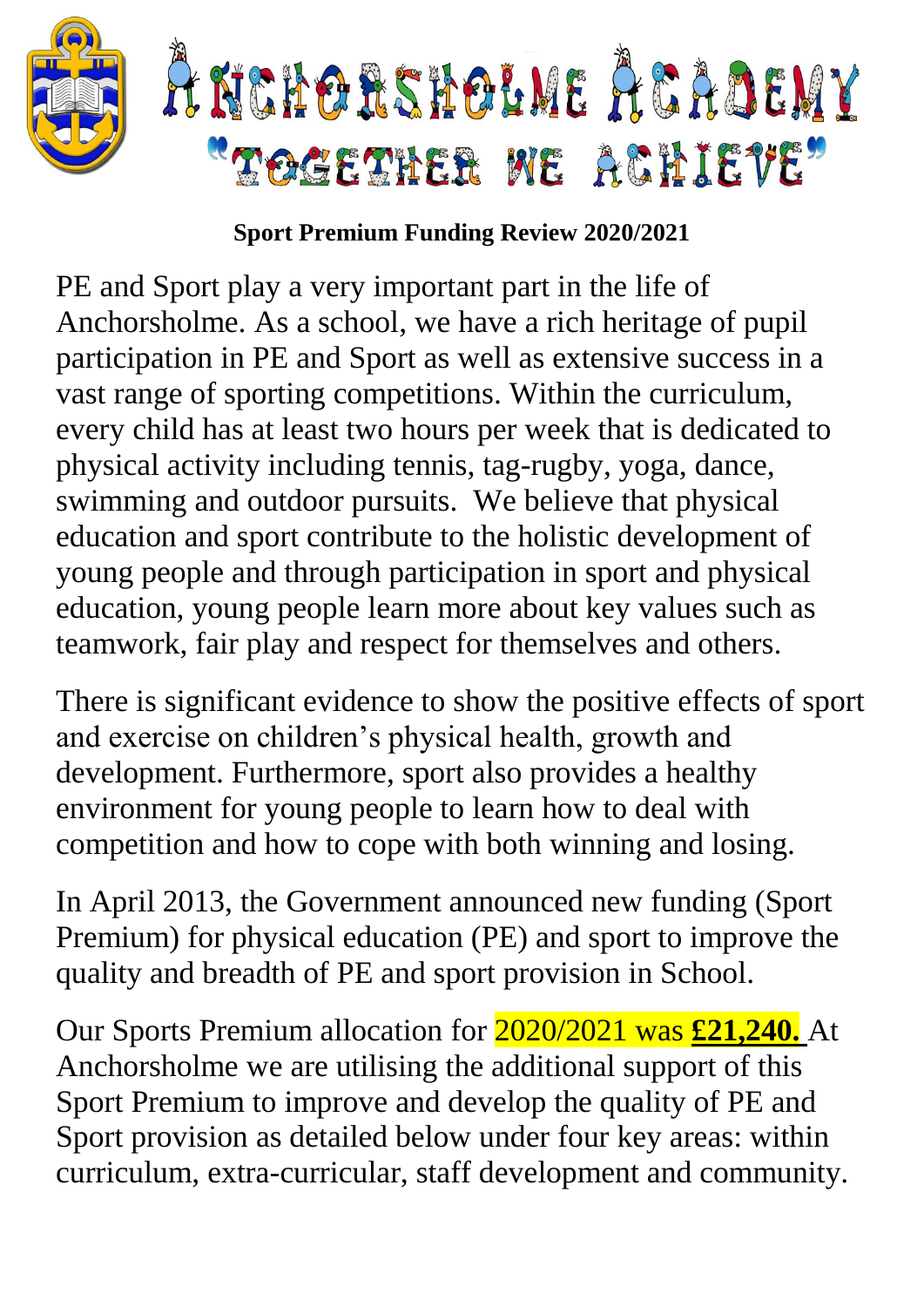## **Review 2020/2021**

Sports premium allocation - £21,240

The sports premium this year has been created with a clear focus of ensuring all children in the school get an opportunity to participate in: high quality P.E. lessons, which are adequately assessed and intra-school competitions. Furthermore, the interest and love of sport from these events will be developed with our community 'takeovers' if possible given the current pandemic.

| <b>Project /service /resource</b> | <b>Description</b>                                                                                                                                                                                                                                                                                                                                                                                                                                                                                                                                            | <b>Budget</b> | <b>Purpose</b>                                                                                                                                                                                                                                                                                                                                                                                                                     |
|-----------------------------------|---------------------------------------------------------------------------------------------------------------------------------------------------------------------------------------------------------------------------------------------------------------------------------------------------------------------------------------------------------------------------------------------------------------------------------------------------------------------------------------------------------------------------------------------------------------|---------------|------------------------------------------------------------------------------------------------------------------------------------------------------------------------------------------------------------------------------------------------------------------------------------------------------------------------------------------------------------------------------------------------------------------------------------|
| <b>Specialist Sports Coach</b>    | Employ a qualified sports coach to<br>work alongside teaching staff. This<br>is to provide ongoing weekly<br>training for staff to expand their<br>competence and enhance skills in<br>the delivery of PE and Sport. Also,<br>additional lunchtime and after-<br>school sporting activities will be<br>conducted. A provisional timetable<br>is below:<br>Autumn 1- Basketball (Yr $5 & 6$ )<br><b>Autumn 2- Dodgeball (Yr 2)</b><br>Spring 1- Curling (Yr 3)<br>Spring 2- Tag Rugby $(Yr 1)$<br>Summer 1- Tri Golf (Yr 5)<br><b>Summer 2- Cricket (Yr 6)</b> | £8,676        | The purpose of this expenditure is to continue our training for staff to expand<br>their competence and confidence in the delivery of PE and Sport. A particular<br>focus of this will be the use of PE Passport for assessment. The specialist<br>coach will be a leader in this assessment and will support staff in this process.<br>They will also provide additional lunchtime and after-school sporting<br><b>activities</b> |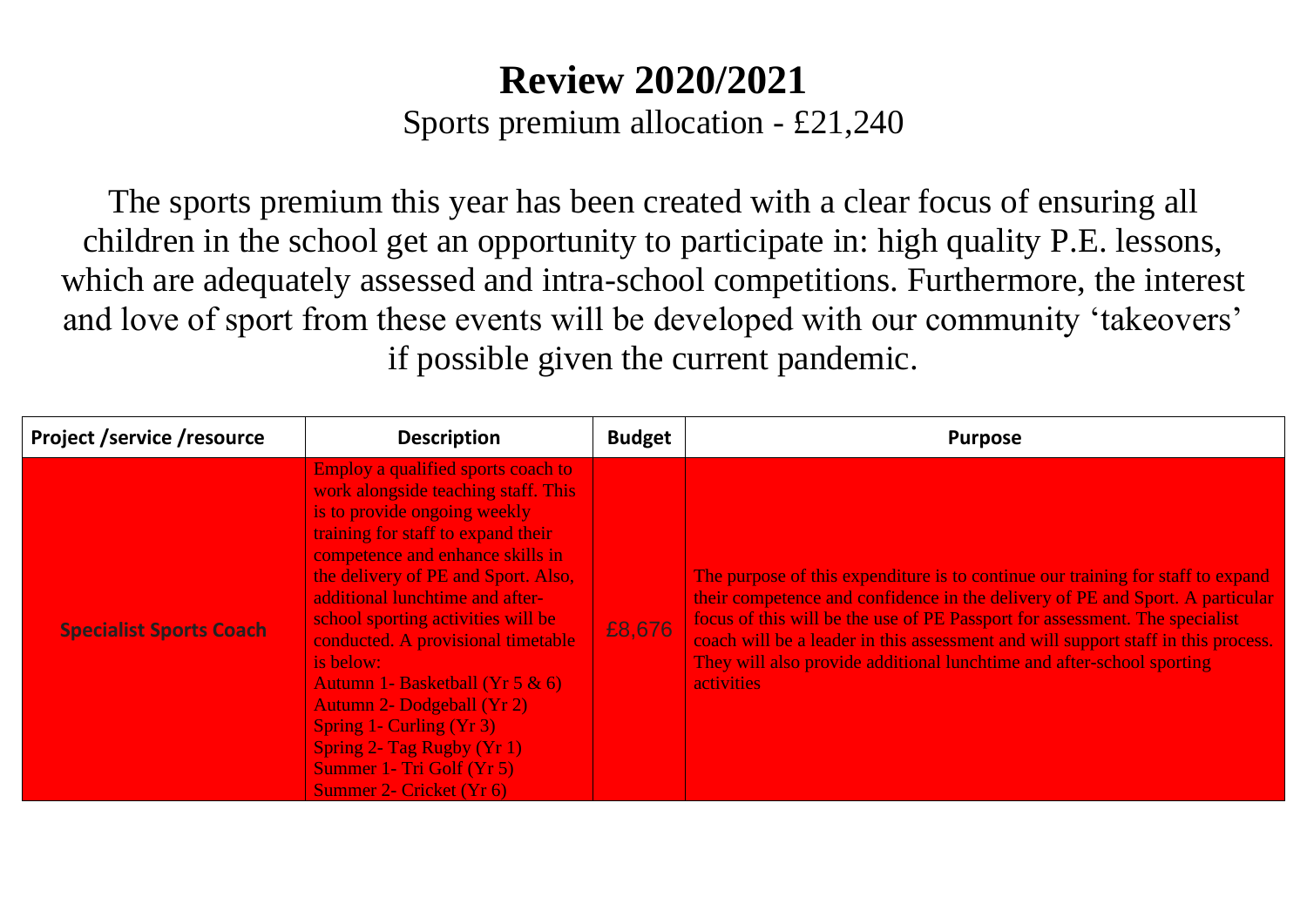| <b>PE Teaching Assistant</b>                              | To employ a member of support<br>staff to offer additional support in<br>PE lessons. To work alongside the<br>PE co-ordinator and sports coaches<br>to enhance skills of the pupils in the<br>PE lesson. To achieve above<br>minimum requirements of the<br>curriculum. | £9,776 | The specialist teaching assistant has worked alongside the PE coordinator to<br>provide targeted children with an extra opportunity to get into being active.                                                                                                                                                  |
|-----------------------------------------------------------|-------------------------------------------------------------------------------------------------------------------------------------------------------------------------------------------------------------------------------------------------------------------------|--------|----------------------------------------------------------------------------------------------------------------------------------------------------------------------------------------------------------------------------------------------------------------------------------------------------------------|
| <b>Football Membership</b>                                | <b>Register with Blackpool Schools</b><br><b>Football Association to access</b><br>league and cup competitions for<br>boys and girls from Years 3 to 6.                                                                                                                 | £50    | This fee allows all of our football teams to participate in regional<br>competitions.                                                                                                                                                                                                                          |
| <b>P.E. Passport</b>                                      | A PE scheme of work and<br>assessment tool.                                                                                                                                                                                                                             | £600   | To create a uniform approach to planning and assessment for P.E.<br>This will be further developed over the coming months but it is hoped that<br>P.E. passport will provide the backbone to P.E. within Anchorsholme<br>Academy.                                                                              |
| <b>Transport - Buses and</b><br>coaches<br>+ reserve fund | Coaches to transport all of Year 4<br>to Fit to Go.<br>Travel hire 'emergency' fund.                                                                                                                                                                                    | $E_0$  | To provide transport for all the Year 4 children to attend the Fit2Go<br>celebration event/competition.<br>As well as this, a reserve fund has been allocated for 'taxi' hire. This will<br>ensure on the occasional time the minibuses are booked out, teams will not<br>miss the opportunity to participate. |